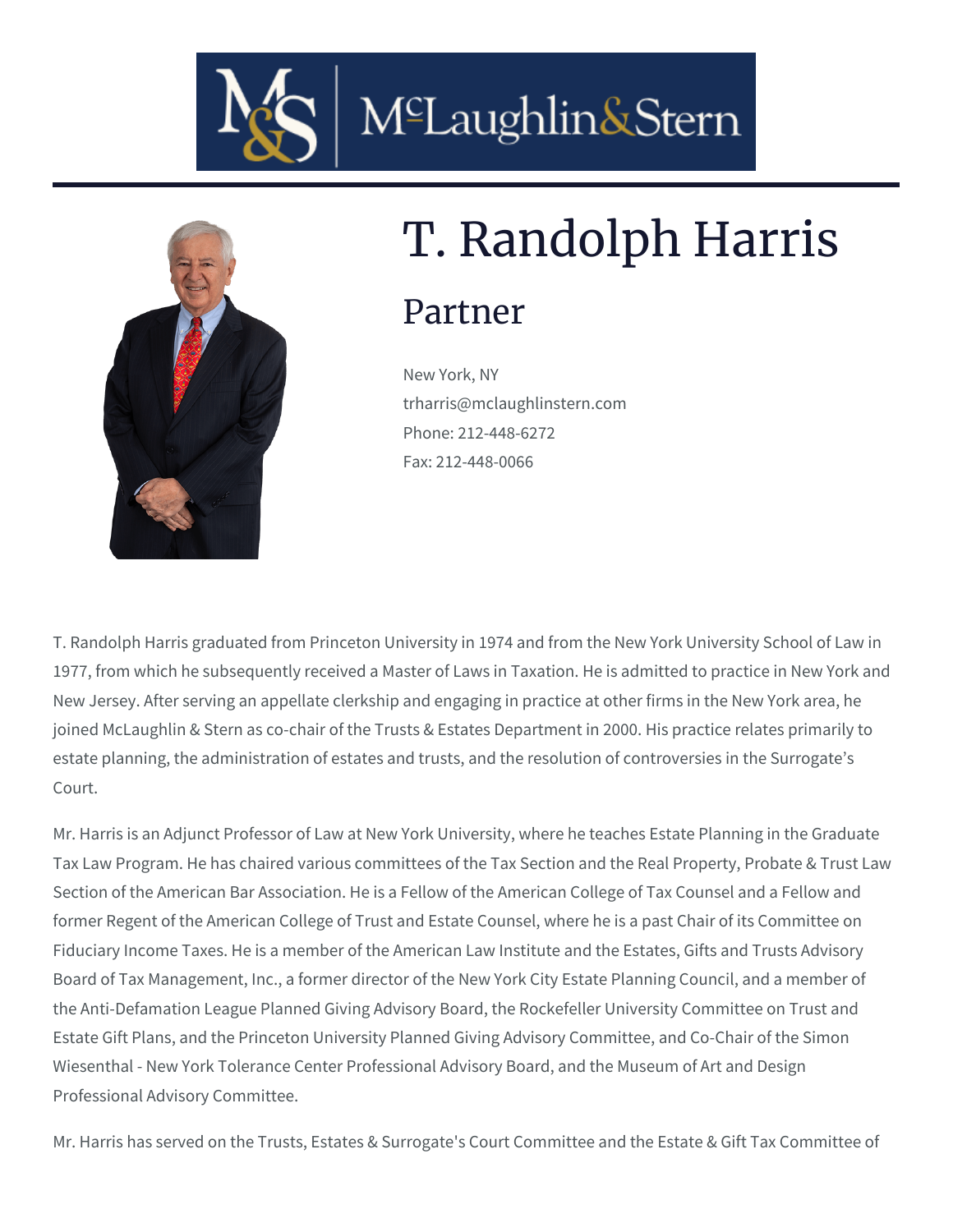the Association of the Bar of the City of New York, currently serves on the New York State Office of Court Administration and has served on the Section of the New York State Bar Association, where he was co-Chair o regularly publishes and lectures nationally on various estate planning m and estate planning institutes around the country. Mr. Harris serves as organizations. He has served as Chairman of the Board of Trustees of th currently the Chair of the Advisory Council on Culture and the Arts of th

#### Publications & Honors

[Advanced Estate Plannin](/blog/advanced-estate-planning-for-beginners/)g (For Beginners)

### Education

- \* New York University School of Law (J.D., 1977; LL.M. in Taxation,
- Princeton University (A.B., 1974)

#### Birthplace

Wheeling, WV

#### Bar Admissions

- New York, 1980
- New Jersey, 1977
- United States Supreme Court, 1981
- U.S. Court of Appeals for the Fifth Circuit, 2004
- U.S. Court of Appeals for the Second Circuit, 1980
- U.S. Tax Court, U.S Court of Appeals for the Third Circuit, 1979